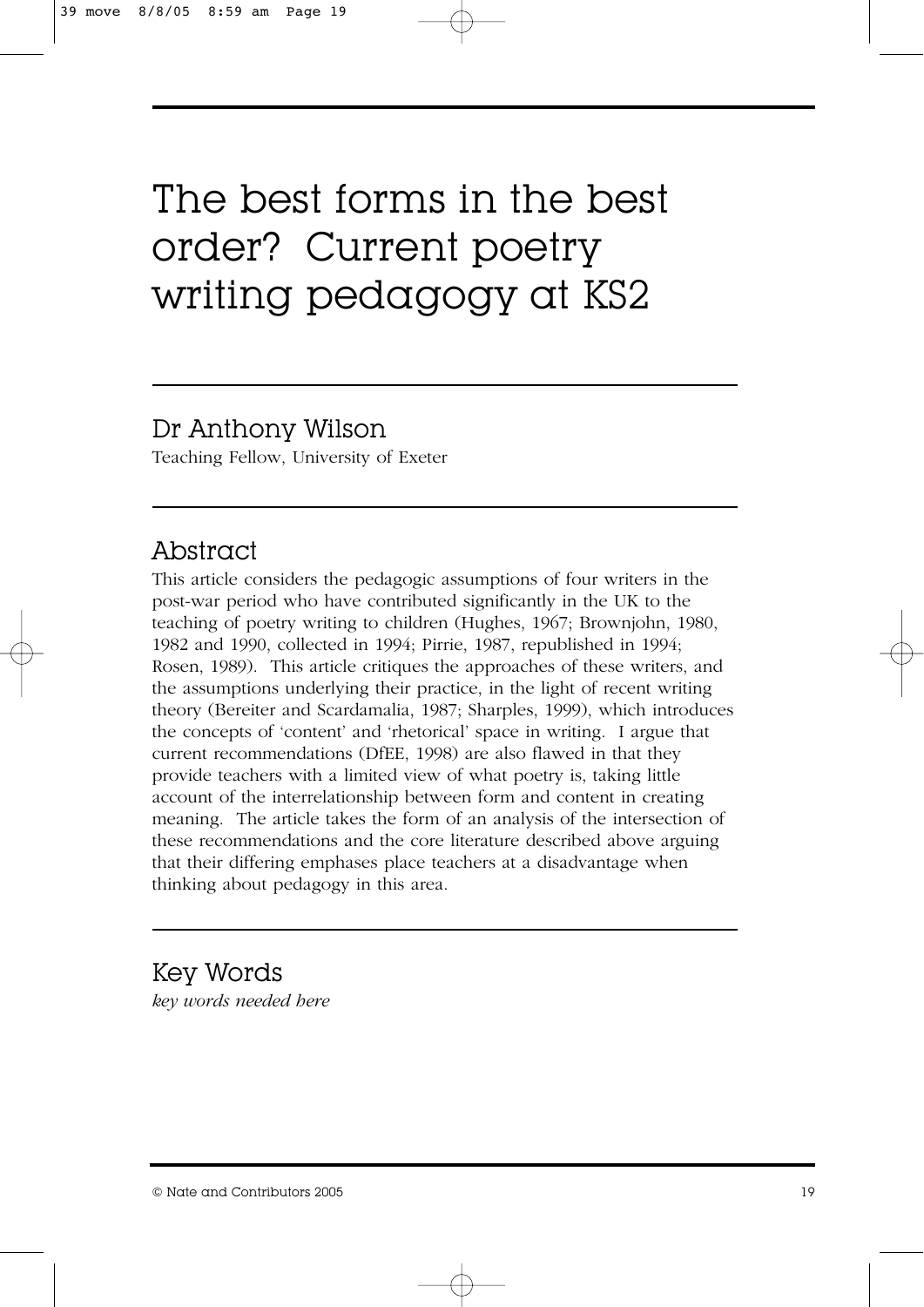#### **Introduction**

My reasons for writing this paper stem from my own experience as a published poet and visiting writer in schools, as well as primary school teacher. My own experience as a writer (and reader) of poetry has highlighted to me the importance of the interrelationship between form and content in creating meaning. As a teacher and researcher I am interested in how children come to perceive this relationship and demonstrate it in their own poetry writing. I believe in fostering in children both experiment with form and development of voice. As I have argued elsewhere (Wilson, 2001) I do not think promoting one necessitates exclusion of the other. My own view, informed by all these perspectives, is that current recommendations (DfEE, 1998) at Key Stage 2 (KS2) promote poetry writing in a form-driven way; while the core literature available to teachers focuses largely on content of pupils' writing. This is a potentially frustrating situation, which limits the development of an effective pedagogy for the teaching of poetry writing.

My shorthand for this core literature (Hughes, 1967; Brownjohn, 1980, 1982 and 1990, collected in 1994; Pirrie, 1987, republished in 1994; Rosen, 1989) is to name it the 'handbook literature' of poetry writing pedagogy. As the word 'handbook' suggests, these books are practical in their approach. What each of them also contains, however, is a good deal of rhetorical material, in which the author lays out the theory which underpins his or her own distinctive approach to teaching poetry writing. I shall argue that, while this literature provides us with challenging metaphors for poetry writing pedagogy, it is, nevertheless, flawed. In part this is because the Romantic tradition upon which it draws was itself limited, locating its arguments on children's writing largely around the content of their writing and ignoring issues to do with form. The National Literacy Strategy (NLS) recommendations for poetry writing could be seen to answer that problem. My critique of these will demonstrate that they do not present a holistic view of poetry, nor a coherent pedagogy for poetry writing.

## **The Content and Rhetorical Spheres of Writing**

The inter-relationship between content and form in writing has been the focus of the cognitive studies of Bereiter and Scardamalia (1987). In particular, they distinguish between the developing writer who is primarily concerned with what to say and writes a flow of thoughts in which one idea triggers the next, without any overall macro structure or sense of audience or goal, and the more confident writer who can manage both the communicative message of their writing, the content, and the rhetorical shaping of the piece for maximum effect. Sharples (1999) pursues further this concept of content and rhetorical space thinking in writing. Operating in both spheres, he says, is important to transform knowledge an experience, a key feature of poetic writing. We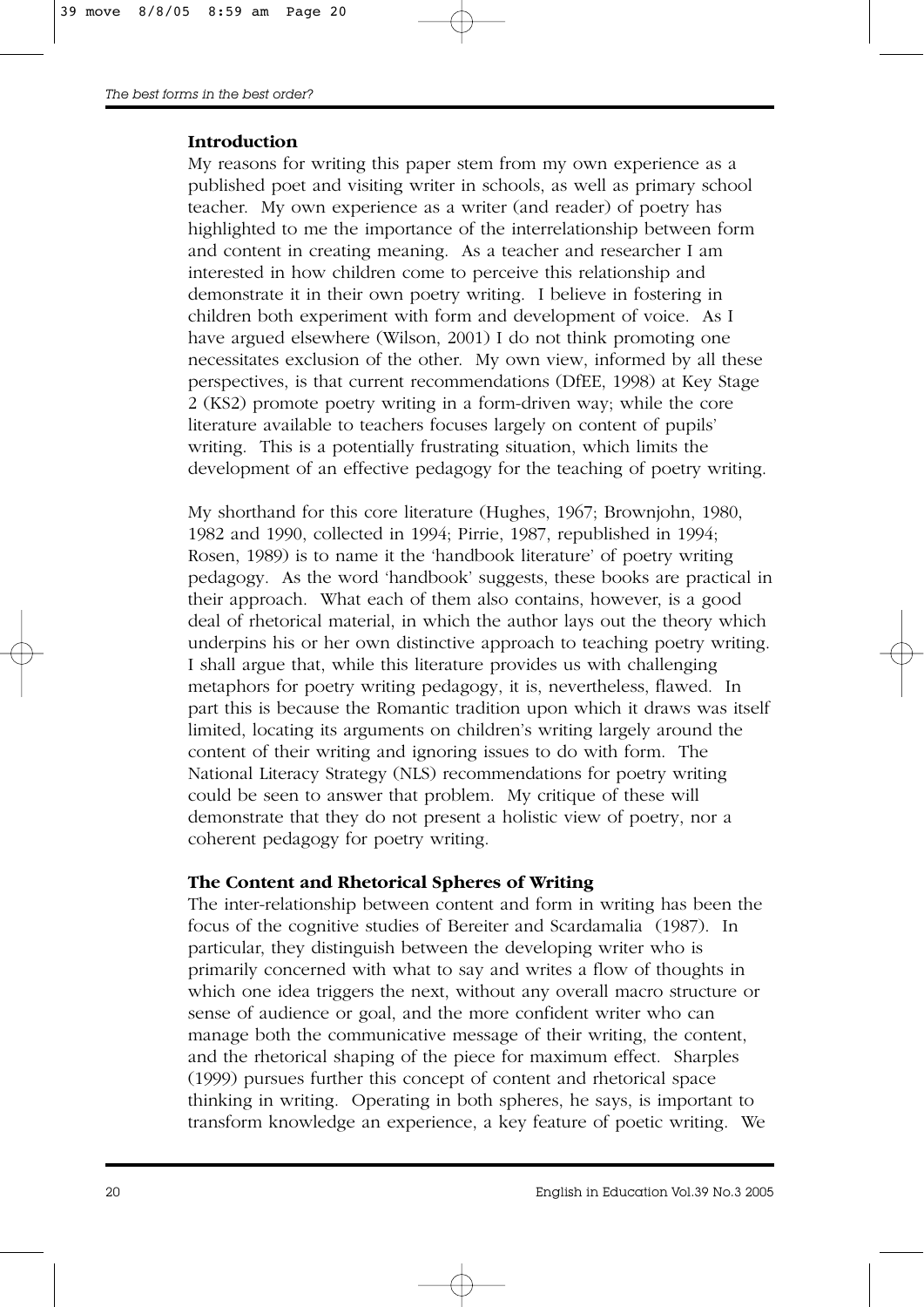might say the former tackles the problem of 'What to say' and the latter of 'How to say it'. He explores their work by building on, in particular, their concept of writing as 'knowledge-telling' and 'knowledgetransforming' (1999:22). Knowledge-telling is a kind of 'what-next?' process, where 'each idea must act as a cue to the next one' and where 'there is no space for reflection' (1999:22). Sharples claims this works well for 'many traditional classroom writing topics'. Because it is similar to recounting an event through talk, 'it does not demand new powers of reasoning, so the child can concentrate on the flow of ideas and language' (ibid).

Sharples also finds in Bereiter and Scardamalia's work a description of knowledge transformation as 'a mental dialogue between content and rhetoric' (1999: 23). The same constraints exist as for knowledge-telling, but the crucial difference is that the writer 'forms some of them into explicit mental spaces' (ibid). This is the kind of developed thinking which might prevent children making the following statements and questions as they write: 'I don't know how to do this' and 'I don't know what comes next'. I want to suggest there is a particular set of problems posed by poetry writing in relation to this theory. If the content space is not sufficiently stimulated, there may result poetry writing which is lacklustre: the child's interests, beliefs, experiences or values may simply not have been aroused. If the rhetorical space is not provided with sufficient information about how to structure the writing there may result poems which express great interest but shut the reader out because of their lack of shape or coherence. If on the other hand the rhetorical information is provided at the expense of arousing children's interest there may result poems which dutifully jump through 'poetic hoops' but give no real sense of 'life'.

It is worth reflecting on how different poetry is from most writing in school. It is not 'knowledge-telling' in the same way a story, a recount, or a set of instructions is. Not only is its function different, it looks different as well. This may well be one reason why children experience difficulties with writing poetry, in spite of their enjoyment of reading, hearing, sharing, and performing it, because it makes demands on their thinking in ways in which other writing in school does not. My own observed experience of teaching poetry writing and running poetry workshops suggests that rhetorical space thinking may present a particular challenge to young writers of poetry. In poetry writing, knowledge about style and structure are hard to master because they require children to know about the possibilities of poetry, which is dependent on reading and/or being shown a wide variety of poems. As children become more accustomed to the scope of poetry, however, one might expect them to operate in the rhetorical sphere more confidently, as they use it to demonstrate both their engagement and understanding of 'form'.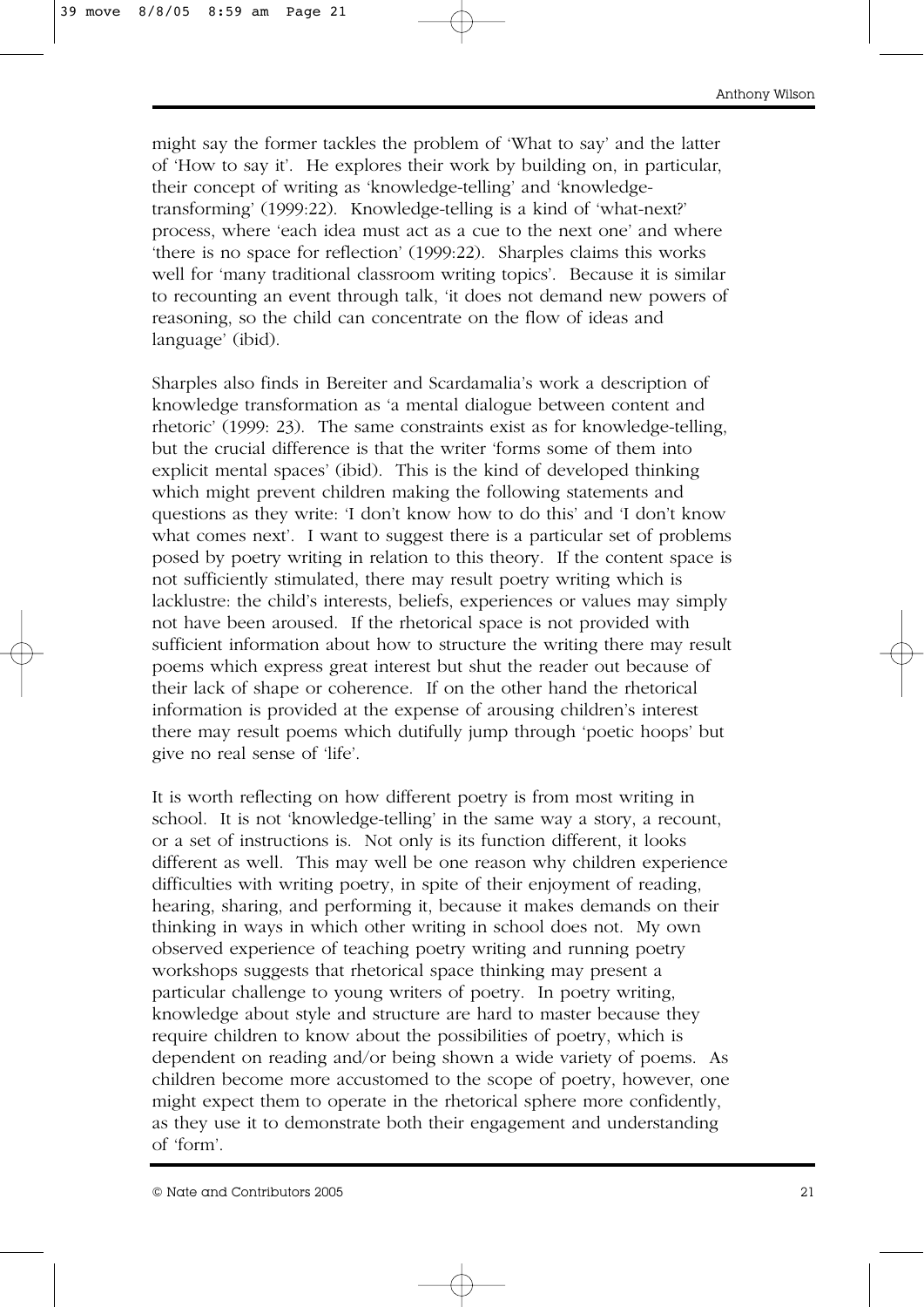#### **Pedagogy and poetic forms in the NLS**

One potential danger of the view of poetry writing currently promulgated in the NLS (DfEE, 1998) is that children do indeed increase their knowledge of form but without a corresponding sense of the way it is used to create meaning. In defence of these recommendations, the programme of poetry to be read and written by children at KS2 is very thorough and covers a lot of ground. Reading the Strategy's proposed range of poetry for each term one could argue that it might be the making of poetry teaching, in that the activities and reading material proposed are no longer *ad hoc*, yet are open enough for teachers to develop and administer according to their own tastes and reading.

There is a real attempt throughout the recommendations for poetry composition to strike a balance between four aspects of writing which run through the Strategy as a whole. I have identified these as: writing from models/established forms; practising the process of writing (including performance); learning about techniques; and experimentation with language. Taken together, and taught in a balanced, effective way, these aspects fulfil Cox's desire to see children learning the craft of writing and beginning to behave like real writers (1991:24).

However, one could also say that despite its attempt to hold in equilibrium aspects of composition which are common to writing of all kinds (drafting, polishing and editing), the view the NLS takes of poetry writing is very much form-driven. In other words, the development in poetry writing which the NLS describes is centred on children progressing through a series of adult-made forms or 'types' of poetry, not on the demands which these forms make on children's learning. For example, in Year 4 Term 3 the range of forms to be studied includes: haiku, cinquain, couplets, list, thin poems, alphabets, conversations, monologues, syllabics, prayers, epitaphs, songs, rhyming forms and free verse. This, by any standard, is a huge range for children and their teachers to cover. Leaving aside arguments about the desirability and possibility of covering such a range in so short a space of time, one is left asking how these forms actually relate to each other in terms of learning. The haiku and cinquain forms, for example, with their concentration of precision and forging of image and feeling, are part of the same family as syllabics, but could not be more different in purpose and style to list poems and monologues, with their emphasis on accumulation of detail and the spoken voice. This creates the impression that the forms of poetry to be studied appear in a somewhat arbitrary order in the Strategy. For example, why children have to wait until Year 6 to study Shakespeare is not explained; nor is the large amount of content to be covered in Year 4 Term 3 compared with other Years.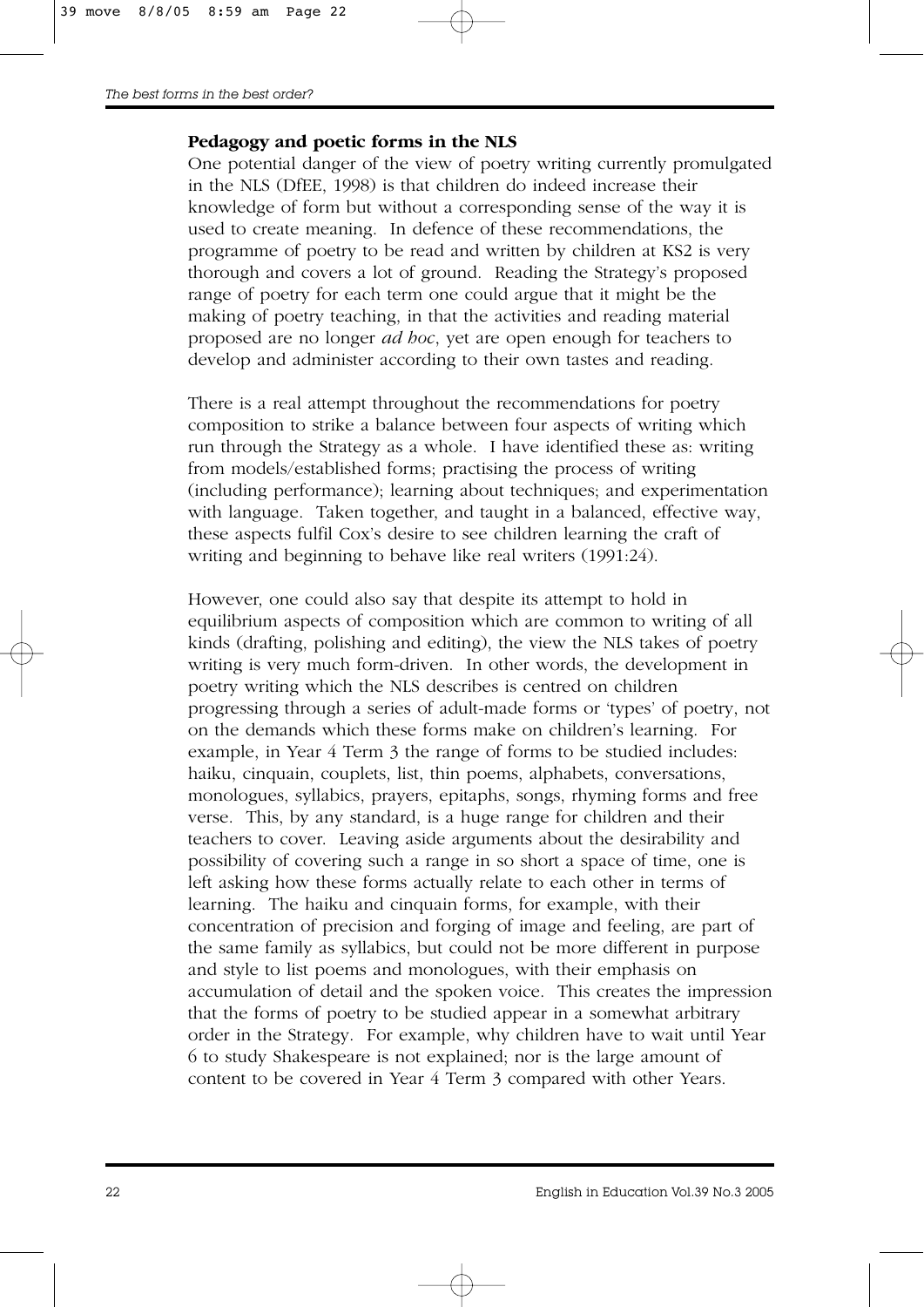Another criticism one could make of these recommendations is that there is not enough mention of writing poems from personal experience, or from personal feelings (Y4, T1 and Y5, T1 only), both of which one would expect to see featured more in this genre of writing especially. These are the only hints in the Strategy regarding poetry composition which suggest that the point of teaching poetry might be about something other than form and structure, the preservation of feelings or experience, for example. The view of poetry writing taken by the NLS would therefore seem to be one that is form or even technique driven. At its worst this could ensure that children have a wide experience of different forms of poetry, but with no real sense of what makes poetry poetry; or put another way, little sense of the interrelationship between form and meaning. We might say, therefore, that if the poetic forms in the NLS do indeed grow harder they still tell us very little about the kind of learning involved in writing them.

One can speculate that the concentration upon form in the Strategy might be because it is deemed easier to describe development in that way. For example, 'to study in depth one genre and produce an extended piece of similar writing, e.g. for inclusion in a class anthology' (Y6, T2) might appear 'harder' to achieve than '[using] the structures of poems read to write extensions based on these' (Y5, T2) because it involves writing more, not because the learning is significantly different. While the notion of development is made implicit in these recommendations, therefore, the order of the work recommended does not relate to the explicit demands on thinking and learning involved in writing poems as unique ways of writing and communicating meaning.

It is as though the accumulation of forms by children is important, rather than the in-depth engagement of their thinking about how working within poetic form forces the writer to adjust and adapt language, thought and feeling.

## **The influence of the Romantic tradition on poetry pedagogy**

This view of poetry writing pedagogy is in sharp contrast to the handbook literature which preceded it. A picture of how it is possible for children to engage with form is presented with varying degrees of clarity throughout its core texts. Only Rosen (1989) and Brownjohn (1994) tackle it explicitly, while Hughes (1967) and Pirrie (1994) remain largely silent on the issue. Prefiguring these writers, and influencing the latter pair particularly on the issue of form, is Hourd (1949).

Unapologetically Romantic in tradition from the outset, the book is 'bookended' by key texts by Wordsworth and Coleridge, namely *The Prelude and Biographia Literaria*. The former is a highly suggestive passage which makes a comparison between the child being suckled in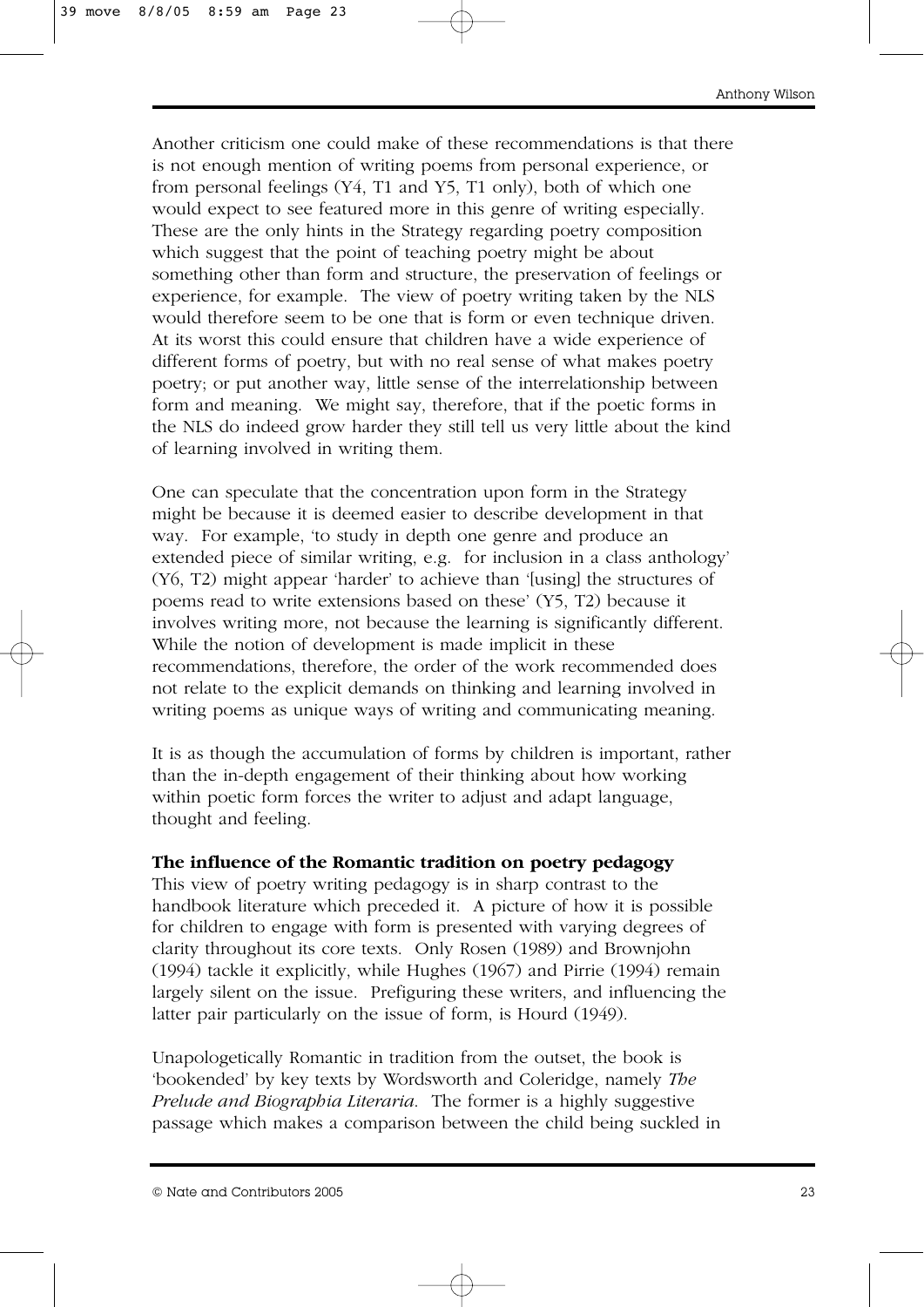infancy to the power of nature and great 'works' to develop the senses and the feelings. There is, therefore, a Romantic emphasis on 'improvement' of the person, and on the potential of great poetry to sensitise the feelings as an aid in this process. This reliance on the works of others is underlined further when Hourd says: '[We need] Shakespeare, Keats and Coleridge amongst others to appreciate the child's drama and composition… when he becomes creative in the presence of creators only the highest standards are appropriate to his efforts' (1949:17). Ironically, this could, also, perhaps, be read as prefiguring the NLS, with its emphasis on using established writers as models.

Hourd's second key text, by Coleridge, emphasises 'the synthetic and magical power… of [the poet's] Imagination' (174). The reading and enjoying of poetry is seen as the beginning of a process, which, for Hourd, would result in children writing their own. The final difference between Hourd and the current context is that Hourd was happy, with Coleridge, to trust in this process as something magical, alchemical even, without describing the pedagogy of that process fully. It is my contention that the handbook literature since Hourd is still influenced by such notions, resulting in a strong emphasis on content space thinking.

#### **Different views of children's maturity as poets**

The emphasis in Hourd on the child as it were using the writing to explore themselves in a way unique to him/her is one which can also be found in Hughes (1967) and Pirrie (1994). Among the Romanticallyinfluenced views espoused by Hughes are an emphasis on the child as idealised artist/creator; and on the child being able to solve the problems of poetic composition without outside intervention.

Hughes's concept of 'having something to say', (Hughes, 1967:12), like 'voice' (Andrews, 1989), is a complex and suggestive metaphor to use when talking about children and writing. However, it takes for granted that the child wants to articulate certain things as though these already exist before the moment of writing, or are 'outside' of the writer's control. Bruner (1979) describes this as a problem of 'detachment and commitment' (23), claiming that mature writers come to 'externalise' (25) the piece they are working on. Quoting Freud, he says it is as though the writer begins to see the work as '''out there''' (ibid). The problem with this as a metaphor for teachers to use and adapt is that we are not speaking of mature writers, but of children, who are still learning not only the transcriptional aspects of writing but to think of writing as a 'process of discovery' (Odell, 1980:140) as well. In this way they may have no desire to 'say' anything at all, for themselves, or to a reader they have not met. The concept of 'having something to say' requires a metacognitive maturity, therefore, what we might call an ability to think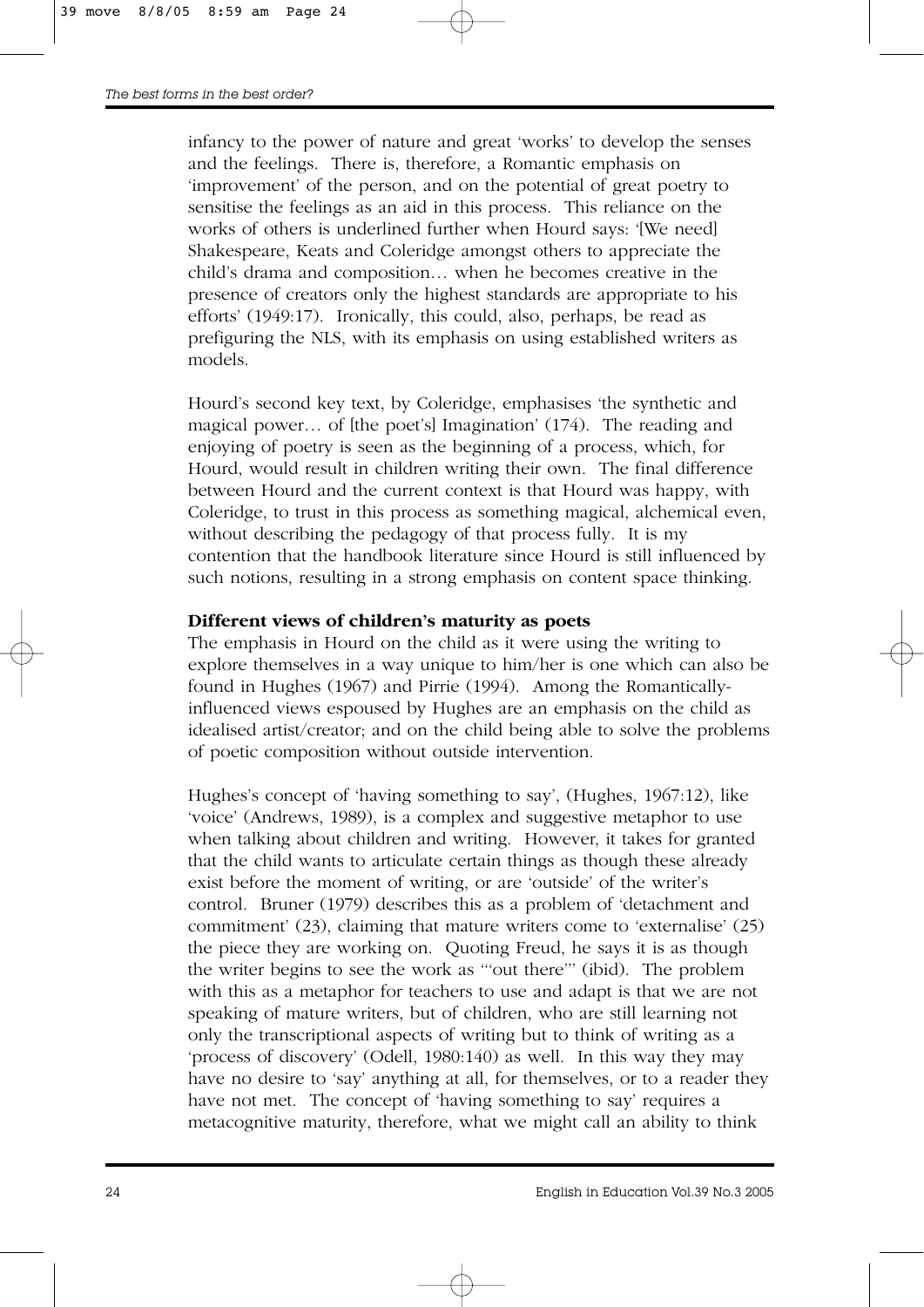outside of their writing, which we cannot always assume children possess.

The way the NLS seeks to solve this problem is by focussing attention on published poems and forms as models on which children can base their own work. If these are taught holistically, in which form is seen as a contribution to creating specific meanings and in which its interrelationship with meaning is made clear, the advantages are many. If, however, form is taught for its own sake, as just another in a list of techniques to be learned, it becomes difficult to see how children and teachers can retain a sense of poetry as a vehicle for preserving or engaging with personal experience.

In contrast, Hughes's idea of the child solving the problems of composition is centred not on the way the apprentice uses models to help him/her develop, as promulgated in the NLS. Nor is it based on the intervention of teachers, for example by modelling and demonstration, also promoted in the Strategy. The answer is instead located in the self:

*Imagine what you are writing about. See it and live it. Do not think it up laboriously, as if you were working out mental arithmetic. Just look at it, touch it, smell it, listen to it, turn yourself into it. When you do this, the words look after themselves, like magic* (1967:18)*.*

Like much of Hughes's work on teaching poetry writing, this is compelling and persuasive. However, for children who find it hard to 'imagine' in this 'magic' way, it offers no assurance of success. It is no more helpful to children who struggle with writing, nor to teachers unconfident of teaching poetry, but wanting to find 'techniques' of teaching it, than the NLS, with it concentration on forms over personal experience.

#### **'Setting children free' as poets**

After Hughes the writer in the recent literature whose voice and rationale most closely resembles the post-war Romantic view is Jill Pirrie (1994). Pirrie, in an elegant description of her practice, states that teachers 'must set boundaries, impose constraints, in order to set free…we are, above all, asking them to remember with a special intensity…I have found that these problems can only be resolved through a literature-based syllabus'  $(1994:4-5)$ .

Ironically, Pirrie's view, above, chimes with the NLS very sweetly. The difference between them is that, for Pirrie, form is a means to an end, the 'remembering with intensity', while, in the Strategy, rehearsing different forms is an end in itself. There is however, much that is left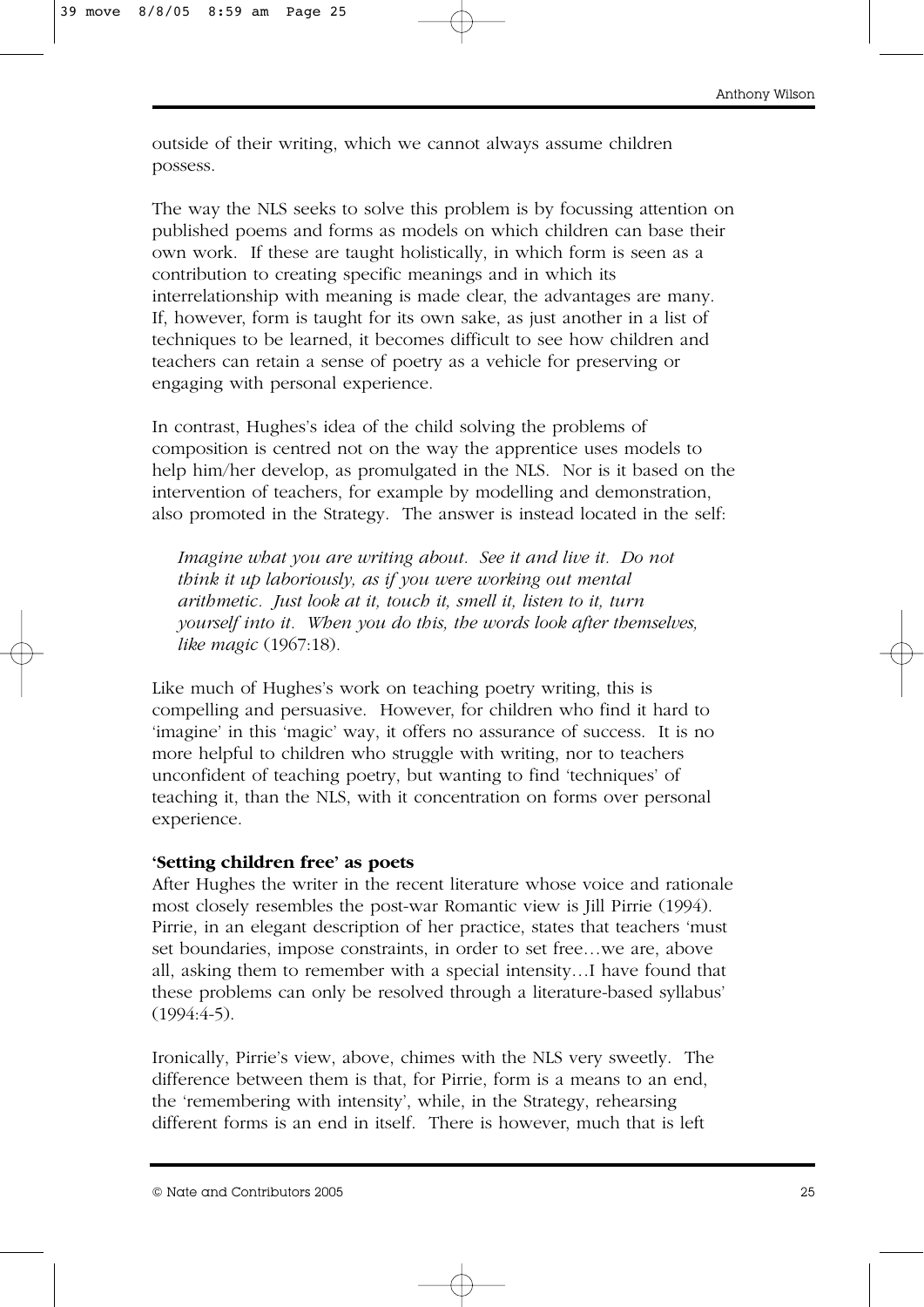unexplained in Pirrie, particularly in relation to the issue of form.

In Hourd (1949) the poetry by children is mostly tightly metrical and rhyming, while in Pirrie (1994) it is for the large part non-metrical free verse. What both writers remain silent on is the issue of organization of the writing: that is, how they asked their classes to operate within the 'rhetorical sphere'. One senses the presence of a 'hidden curriculum'; that which is valued but not spoken about. Finding a form and being 'set free' for these young writers has involved being guided to forms of poetry, one assumes, which Hourd and Pirrie value. To take one brief example from Pirrie (1994), we find the poem 'Rachel' (92), about a newborn baby sister. Pirrie tells us that the poem has been crafted with 'all the necessary detachment' (ibid), a fair and accurate summary of a controlled and powerful poem. However, we are not told how the author (aged 12) arrived at such deft handling of line breaks, what Helen Vendler (1986) calls the 'strange process of self-interruption, its pause[s] at the end of each line' (2):

*Her fascinating face is chubby, Lively, But peaceful. Grown far too big, Spindly arms and legs sticking out. She doesn't cry. My four hour old sister Is contented, Lying in my arms* (1994:92).

This lack of pedagogical clarity is disappointing because, how one teaches a child to lay out poetry in this way, in the words of Ted Hughes, so 'concentratedly' (1982:13), should be as of much interest to teachers as how they develop children's content space thinking. This is because, since the work of Modernist poets, e e cummings and William Carlos Williams to name only two, it has been an accepted notion that how a poem appears on the page, including where the lines break, affects the way the poem is read. My criticism of Pirrie's approach is that underlying it is the assumption that this difficult area for children to understand is, as it were, left to sort it self out; or in the words of Hughes: 'the words look after themselves' (1967:18). For many children, and their teachers, this is a far from simple process.

This is in sharp contrast to the poetry writing pedagogy promoted in the NLS. The danger for teachers, is that those seeking a less form-centred view of poetry writing, find in the work of Hughes, Pirrie and Hourd, with its trust in the child as artist and in the 'magic' of the creative process, a lack of real openness about how to help children of all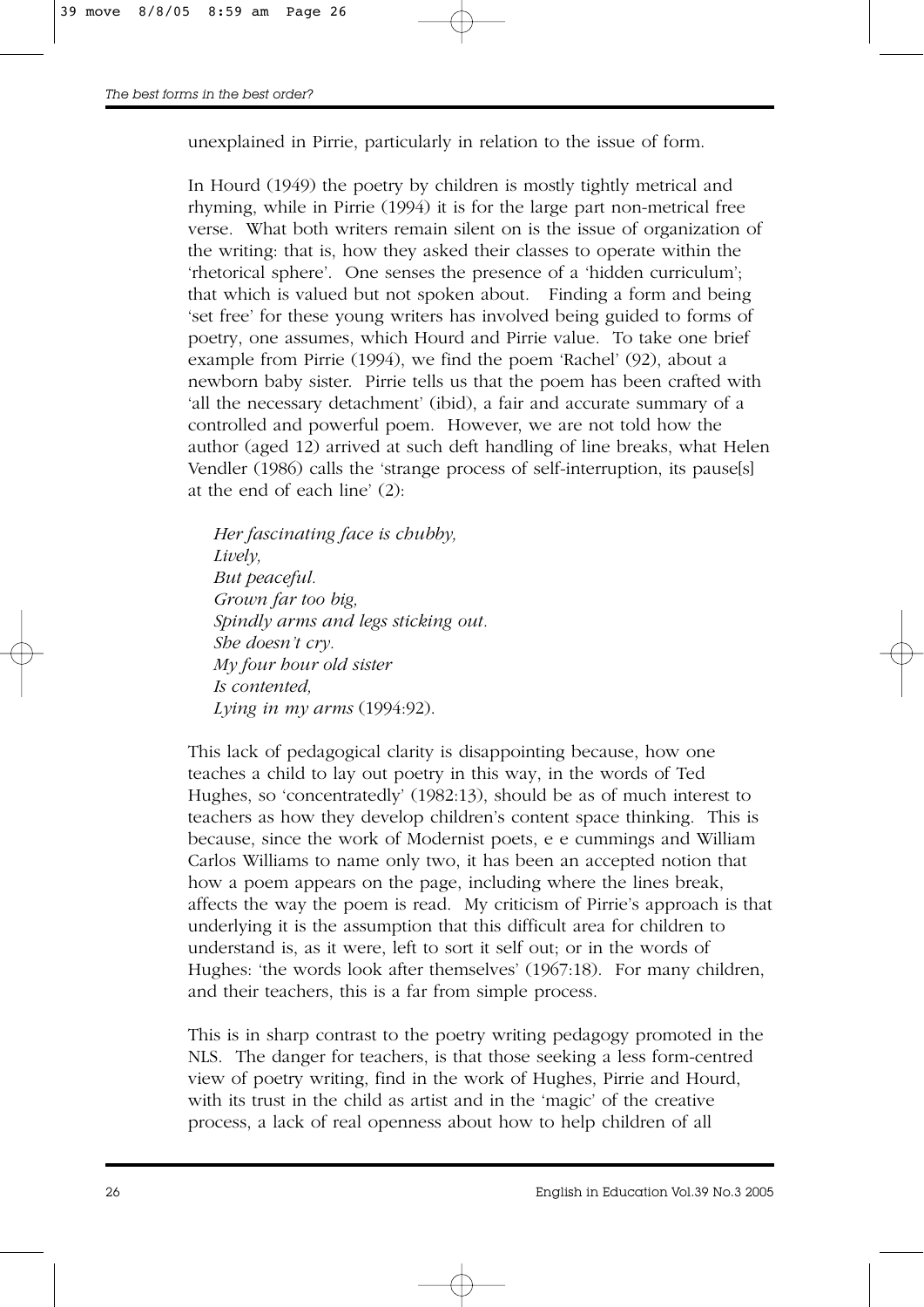abilities concentrate their thinking equitably in both content and rhetorical spheres.

#### **'Frameworks' that teach the craft of poetry?**

Brownjohn's talk of 'frameworks' (1994:10, 14) promotes a view of teaching poetry writing which is designed to 'take the pressure off' children. In this way her work anticipates much practice that is promulgated by the NLS. This is a potentially limiting approach because, in her own words 'the form/framework is set and is one problem fewer to think about' (1994:10). In other words, if children follow, as it were, preordained forms to write in, then the only way for them to show development is in their content space thinking, because the rhetorical space thinking has already been done for them. In practice, however, reading the children's poems Brownjohn presents, this is not borne out. There are two further dangers of this approach I would, however, point to.

The first is that, with Pirrie, she is silent on the process of teaching children the art and craft of delineating their poems into verse. An example of this is in the poem *The Welsh Mountain Pony*:

*His hooves are like pebbles on a beach Tattooing a steady pace. His mane is like watered silk As it flows in the wind. His legs, small but fast-moving, Beat out a canter to the horizon* (1994:118).

As in the example from Pirrie, above, this is well-observed writing of a high order. Each aspect of the horse, its hooves, mane and legs, are given two lines, with the line breaks falling naturally, at the end of each phrase. How the child has been taught to organise their work in this way, however, remains a mystery. This is, again, disappointing. It leaves the reader to guess at how one might encourage children to craft their poems. A hint of the underlying assumptions of this approach appear in the chapter on 'Patterns', which are described as being like a frameworks 'which help[…] the poem almost to write itself' (1994:123). This is comparable with Hughes's comment above that poems look after themselves, 'like magic', and does not reveal to the teacher unconfident with teaching poetry how such results might be achieved.

The second danger of Brownjohn's approach is that of compartmentalisation. By this I mean she does indeed devote a good deal of space to rhetorical space thinking, namely her chapters on given poetic forms in Section 2 (1994:143-194), which are, nevertheless, separate from the rest of the book. Once again, for teachers unconfident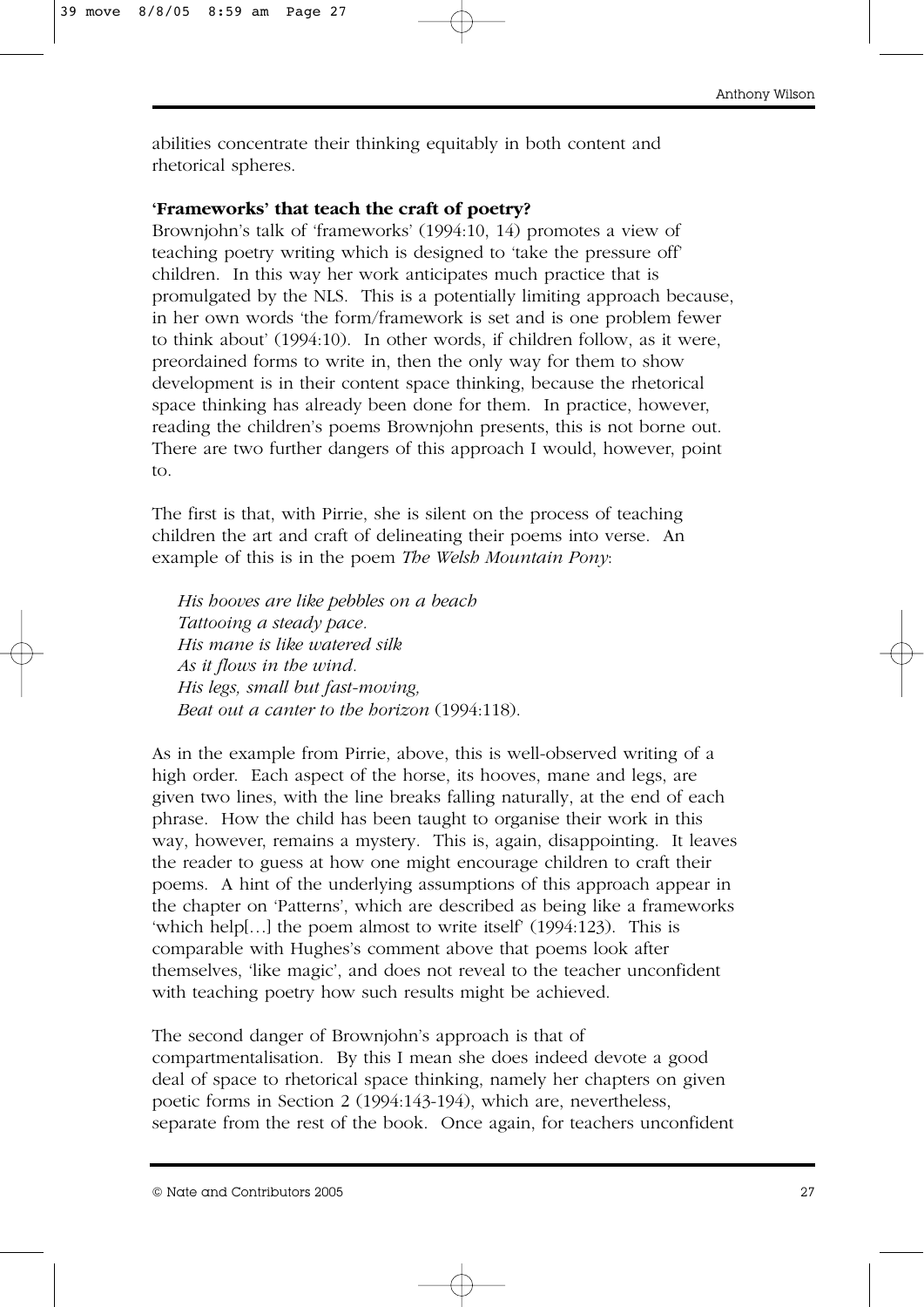about poetry, it is surely important to give advice on form and content simultaneously, not to separate them. This contrasts with Rosen (1989), as I say below, where advice on content and rhetorical space thinking are given equal prominence. 'Form', in Brownjohn, is not used as a vehicle for talking about the inter-relationship between form and meaning, but merely a 'vessel' for generating more content.

#### **Free verse as a 'preferred form'**

This is a concern Rosen makes much of (1989:44). He is keen to point out that in practice 'subjective experience' and 'abstract form' are neither separate nor indivisible, and that we only separate them 'in our minds as an act of logic' (47): 'In the reality of reading or writing 'the way something is written' and 'what is written' interact with each other in our consciousness' (ibid). This is the closest the handbook literature comes to acknowledging that content and rhetorical space thinking need to be given equal prominence in the classroom. In contrast to Pirrie and Brownjohn, Rosen is keen to promote practice where the form of a piece of writing 'arises out of the subjective' (ibid). He openly acknowledges that this gives the child a more central role in deciding what to write about and how that writing will be shaped.

This is a real innovation in poetry writing pedagogy, but nevertheless has limitations. Rosen is keen to point out that free verse is not one kind of poetic technique only, and that it has many variants, including use of repetition, patterns of phrasing, and even occasional rhyme (1989:45). The danger of relying on this as an approach, however, is that children can become over-used to one register of poetic writing, that is, personally subjective and anecdotal, to judge by the examples he presents. Children surely need to understand that poetry writing can encompass these, but that it has many other occasions as well. Just as the readers of Brownjohn and Pirrie are left having to guess at how young writers are to be taught to lay out their poetry in lines, Rosen's readers are left in no doubt that, with the exception of using rhyme and metre for nonsense verse, free verse is the 'preferred form'. One could argue, however, that, while he takes into account that other free verse forms exist, Rosen does not give much credence to the line of thinking about free verse which says that each new example of it is a form in its own right. Rosen's version of free verse, described above, while useful and liberating, can become as 'privileged' a form as those promoted by the NLS.

Another issue here is that, since Modernism, the kinds of free verse quoted by Rosen approvingly (1989:41) have become as accepted a part of 'literary tradition' as limericks, cinquains and haikus (88). His implicit point is that while these free verse forms are harder to imitate they are paradoxically better at capturing natural speech rhythms, what he memorably calls 'the knowledge children already possess' (43). The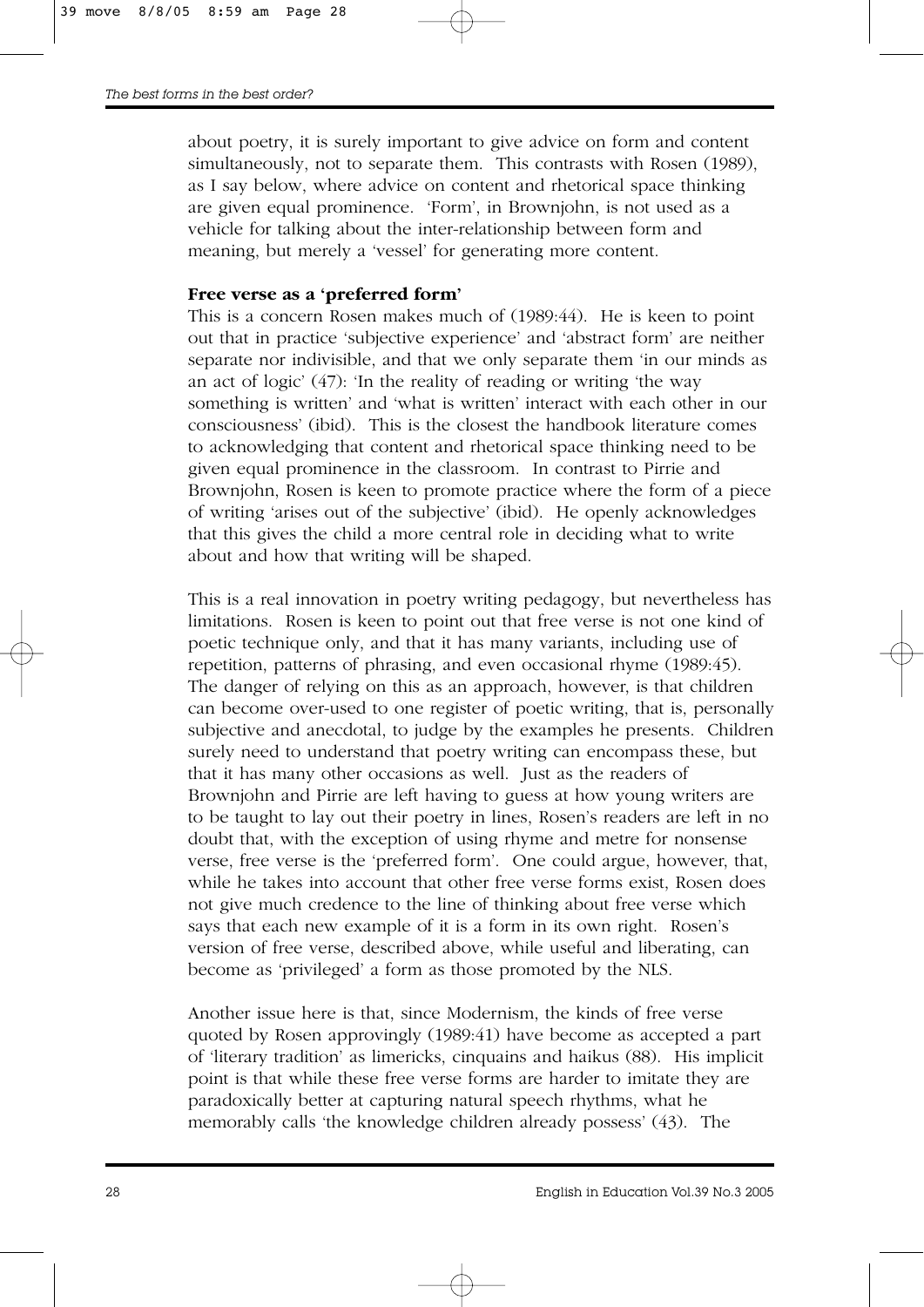limitation of this is that it denies children the chance to play with the same speech rhythms within more 'constraining' forms, something poets say they value highly (Koch, 1999:72-75; Longley, in Curtis, 1996:119; Paterson, ibid:162). As poet Peter Sansom says: 'Poetry is not any old conversation. It is not ordinary but heightened language. We cannot write nowadays what we wouldn't actually say. But it's worth remembering that we say, in certain circumstances, some pretty remarkable things and in remarkable ways' (1994:41). What both the Rosen and Browhnjohn approaches do not account for is the possibility that a child, having drafted a poem in free verse or iambic pentameter, say, might then decide to re-draft it in another form altogether.

This could also be said of the NLS, which present poetic forms as discrete 'units' of learning in themselves. This is perhaps the biggest failing of the Strategy's presentation of poetry, that it misunderstands the function of form, reducing it to something which can be identified, categorised and then 'applied' in writing. For poets, even ones as varied as those mentioned above, the choice of form is uniquely related in every poem to the intentions of the writing, which are then subject to change, not an arbitrarily chosen facet adopted for reasons of 'style'.

#### **Conclusion**

With its emphasis on content, engagement, and children's voices, the valuable handbook literature on poetry writing pedagogy has much of its roots in Romanticism. With its emphasis on form, but not on the uses to which form is put or how it can be adapted, the NLS, it could be argued, is one form of reaction against it. Indeed, it is possible to speculate that the NLS has become another handbook for teaching poetry writing in its own right, but without supplying teachers with any sense of pedagogy; nor on the demands poetic forms make on children's thinking and learning. We could say, therefore, that the NLS concentration on form is itself poorly conceptualised, and is in danger of promoting to children and teachers a view of poetry which takes little account of direct personal experience. It is as though we say to children, in the words of Rosen (1989:44): 'A sonnet is good for describing something and saying what you think about it. A ballad is good for telling a story and a haiku is good for a glimpse at something.' Rosen's satire has an uneasy ring of truth about it, and makes the point that poetic form is fluid, which can be subverted. The NLS view of this is as unsatisfactory as the Romantic concentration on words looking after themselves like magic, spontaneously overflowing with emotion as Wordsworth would have it.

The handbook literature, in contrast, influenced by the Romantic tradition, focuses largely on the 'content' space thinking of poetry writing to the detriment of lengthy discussion on 'rhetorical' space thinking. This also puts teachers and children at a disadvantage when thinking about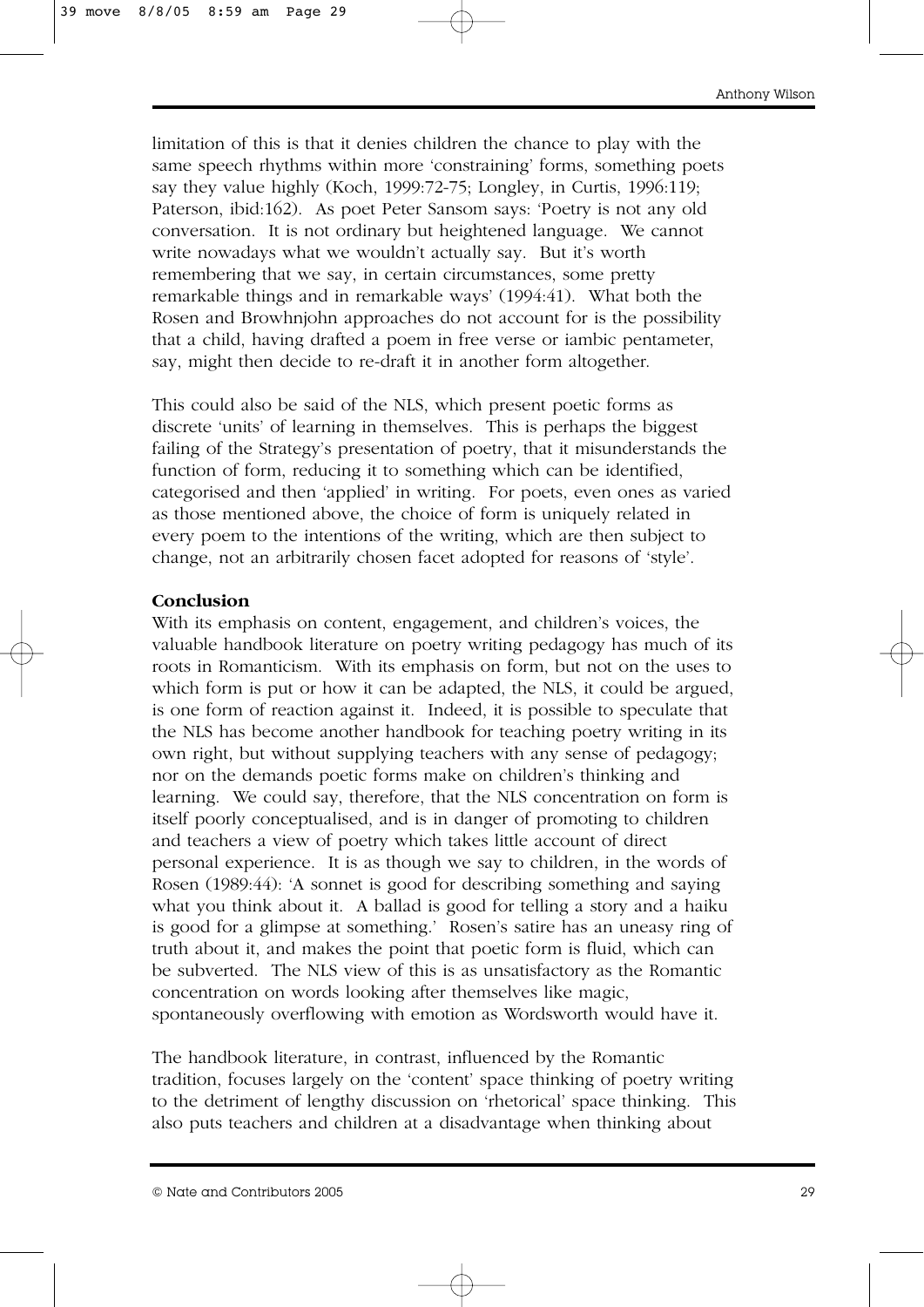pedagogy in this area because, aside from the language they use in their poems, children can demonstrate their engagement with their subject matter and with poetic form itself, as well as create meaning, by the way they organize their work, including line and stanza breaks.

There is, therefore, still no coherence in the literature about poetry writing pedagogy. The NLS appears to encourage children to experiment with form/structure and language, while making decisions about the suitability of the forms they choose, the result of which is an explicit increase in knowledge about poetic techniques such as syllables, alliteration and figurative language; and about aspects common to all composition such as polishing and editing. For whom these forms are supposed to be 'suitable' is not discussed, however, nor are the criteria by which teachers and children might discuss such matters. Discussions between teachers and children about all of the above are essential to teaching poetry writing. To take just one example, instead of talking about haiku in terms of form, would it not be more profitable to talk about the *demands* of the form on children's thinking as they write? It may be a more useful objective for children to grasp the essence of that form, the glimpse, in Rosen's words, than the three-line 5, 7, 5 syllabic pattern. Such an approach is not to deny the importance of knowing about numbers of syllables, but to emphasise that poetic composition must always, finally, be about how one writer at one time focuses attention on experience, however abstract, and through form and language, chooses to represent it in such a way that satisfies the demands of the moment and of the craft.

If we are serious, as educators, about wanting children to know the craft and discipline of poetry writing on one hand, and freedom and autonomy on the other, we need to find a vocabulary to describe that pedagogy which says that these qualities are not self-exclusive and that promoting one does not mean having to shun the other.

#### **References**

Andrews, R. (1989) 'Beyond Voice in Poetry', *English in Education*, Vol. 23, No. 3, 21-27 Bereiter, C. & Scardamalia, M. (1987) *The Psychology of Written Composition*, Hillsdale, N.J.: Lawrence Erlbaum Associates Brownjohn, S. (1980) *Does It Have to Rhyme?,* London: Hodder and Stoughton Brownjohn, S. (1982) *What Rhymes With 'Secret'?*, London: Hodder and Stoughton Brownjohn, S. (1990) *The Ability to Name Cats*, London: Hodder and Stoughton Brownjohn, S. (1994) *To Rhyme Or Not to Rhyme?*, London: Hodder and Stoughton